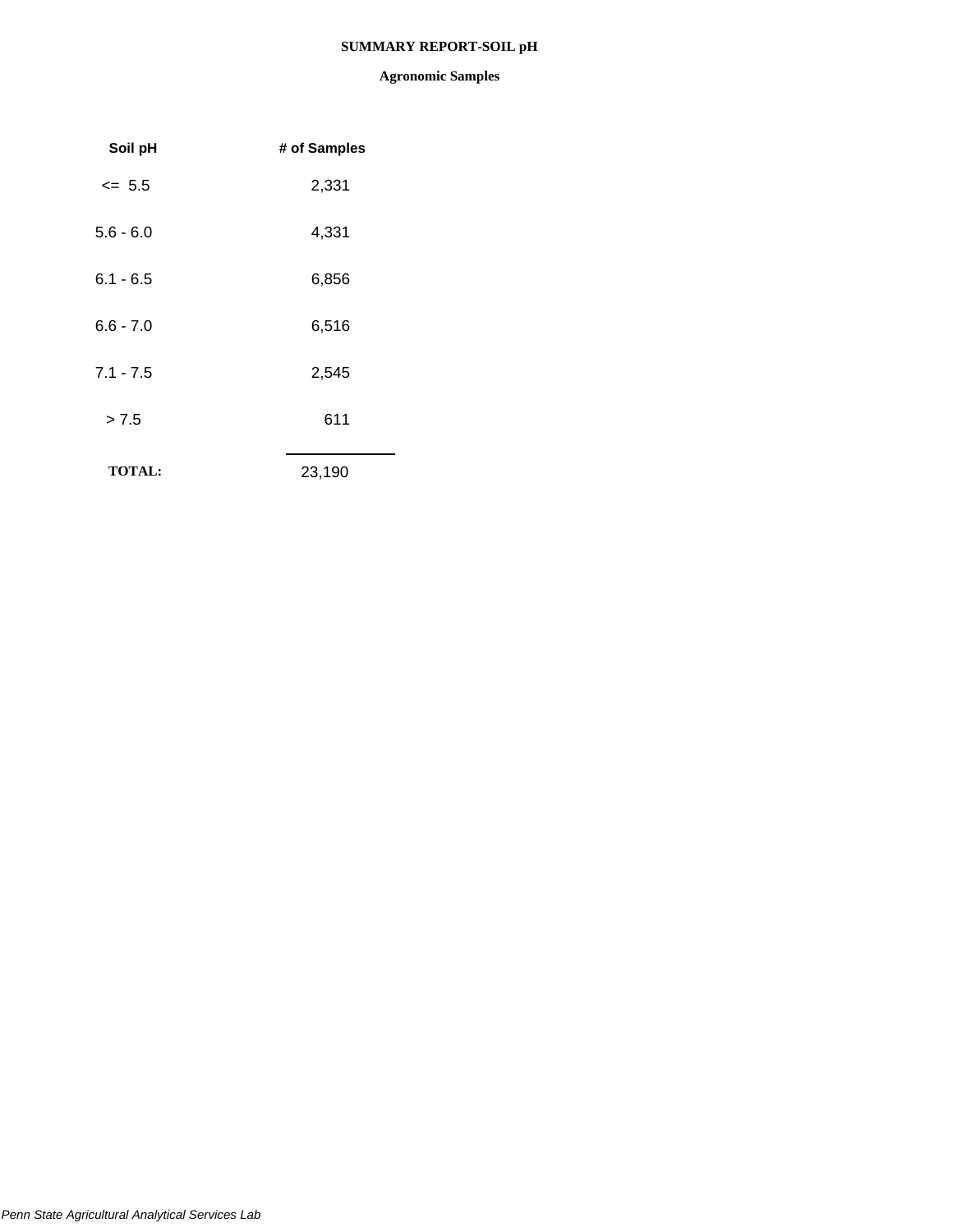## **Agronomic Samples**

 $> 7.5$  1

| County           | <b>Total Samples</b> | pH                         | # of Samples            |
|------------------|----------------------|----------------------------|-------------------------|
| <b>ADAMS</b>     | 125                  |                            |                         |
|                  |                      |                            |                         |
|                  |                      |                            |                         |
|                  |                      | $\le$ 5.5                  | 10                      |
|                  |                      | $5.6 - 6.0$                | 21                      |
|                  |                      | $6.1 - 6.5$<br>$6.6 - 7.0$ | 39<br>33                |
|                  |                      | $7.1 - 7.5$                | 18                      |
|                  |                      | > 7.5                      | $\overline{\mathbf{4}}$ |
| <b>ALLEGHENY</b> |                      |                            |                         |
|                  | 203                  |                            |                         |
|                  |                      |                            |                         |
|                  |                      |                            |                         |
|                  |                      | $\leq$ 5.5                 | 44                      |
|                  |                      | $5.6 - 6.0$<br>$6.1 - 6.5$ | 44<br>34                |
|                  |                      | $6.6 - 7.0$                | 24                      |
|                  |                      | $7.1 - 7.5$                | 16                      |
|                  |                      | > 7.5                      | 41                      |
| <b>ARMSTRONG</b> | 205                  |                            |                         |
|                  |                      |                            |                         |
|                  |                      |                            |                         |
|                  |                      | $\le$ 5.5                  | 30                      |
|                  |                      | $5.6 - 6.0$                | 39                      |
|                  |                      | $6.1 - 6.5$                | 46                      |
|                  |                      | $6.6 - 7.0$                | 49                      |
|                  |                      | $7.1 - 7.5$                | 36                      |
|                  |                      | > 7.5                      | $\mathbf 5$             |
| <b>BEAVER</b>    | 158                  |                            |                         |
|                  |                      |                            |                         |
|                  |                      |                            |                         |
|                  |                      | $\leq$ 5.5                 | 25                      |
|                  |                      | $5.6 - 6.0$                | 40                      |
|                  |                      | $6.1 - 6.5$                | 34                      |
|                  |                      | $6.6 - 7.0$                | 41                      |
|                  |                      | $7.1 - 7.5$                | $17$                    |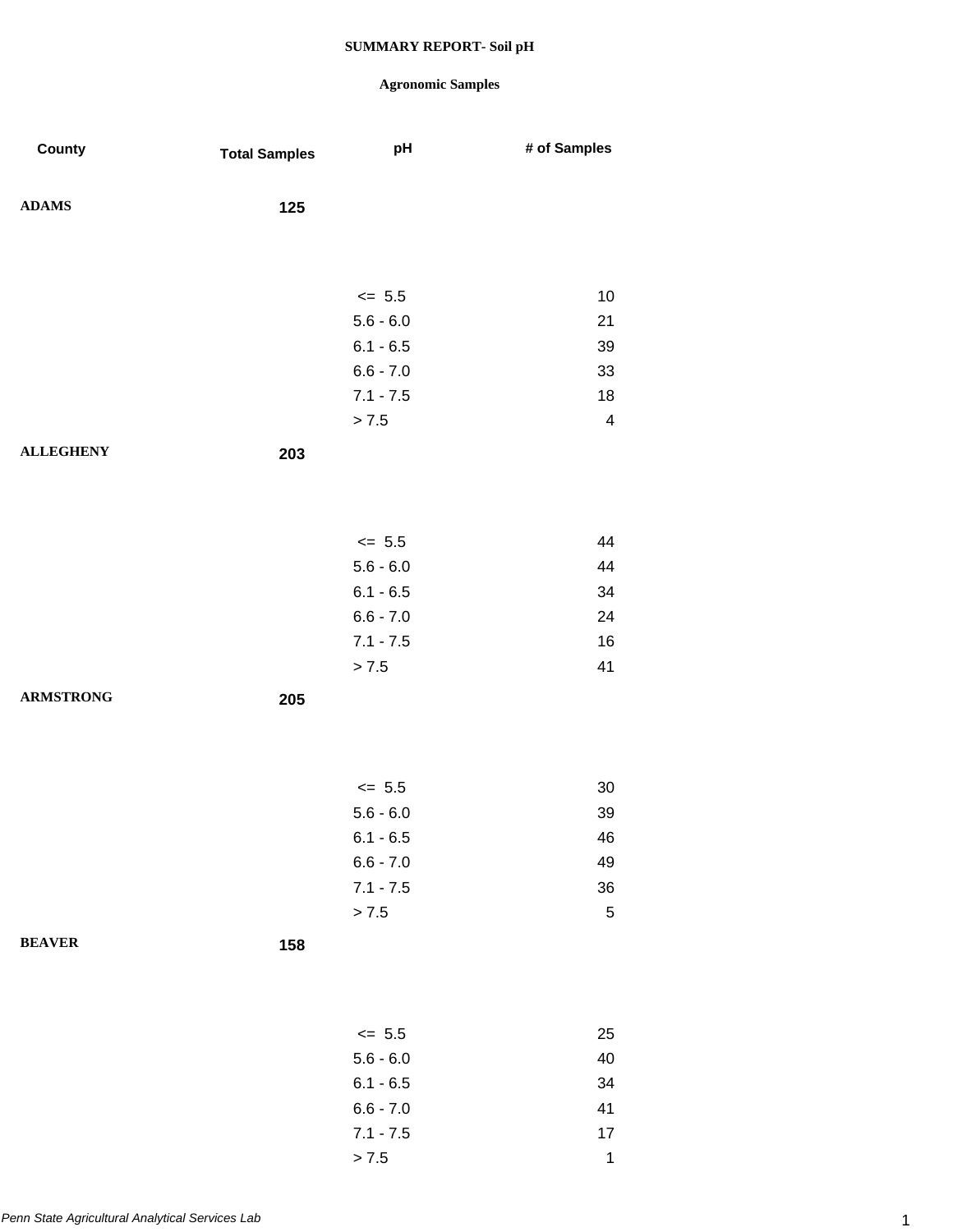| County          | <b>Total Samples</b> | pH          | # of Samples              |
|-----------------|----------------------|-------------|---------------------------|
| <b>BEDFORD</b>  | 363                  |             |                           |
|                 |                      |             |                           |
|                 |                      | $\leq$ 5.5  | 19                        |
|                 |                      | $5.6 - 6.0$ | 57                        |
|                 |                      | $6.1 - 6.5$ | 88                        |
|                 |                      | $6.6 - 7.0$ | 124                       |
|                 |                      | $7.1 - 7.5$ | $72\,$                    |
|                 |                      | > 7.5       | $\ensuremath{\mathsf{3}}$ |
| <b>BERKS</b>    | 522                  |             |                           |
|                 |                      |             |                           |
|                 |                      |             |                           |
|                 |                      | $\leq$ 5.5  | 59                        |
|                 |                      | $5.6 - 6.0$ | 86                        |
|                 |                      | $6.1 - 6.5$ | 182                       |
|                 |                      | $6.6 - 7.0$ | 136                       |
|                 |                      | $7.1 - 7.5$ | 43                        |
|                 |                      | > 7.5       | 16                        |
| <b>BLAIR</b>    | 414                  |             |                           |
|                 |                      |             |                           |
|                 |                      |             |                           |
|                 |                      | $\le$ 5.5   | 25                        |
|                 |                      | $5.6 - 6.0$ | 47                        |
|                 |                      | $6.1 - 6.5$ | 82                        |
|                 |                      | $6.6 - 7.0$ | 166                       |
|                 |                      | $7.1 - 7.5$ | 88                        |
|                 |                      | > 7.5       | $\,6$                     |
| <b>BRADFORD</b> | 1,468                |             |                           |
|                 |                      |             |                           |
|                 |                      |             |                           |
|                 |                      | $\leq$ 5.5  | 223                       |
|                 |                      | $5.6 - 6.0$ | 390                       |
|                 |                      | $6.1 - 6.5$ | 408                       |
|                 |                      | $6.6 - 7.0$ | 320                       |
|                 |                      | $7.1 - 7.5$ | 116                       |
|                 |                      | > 7.5       | 11                        |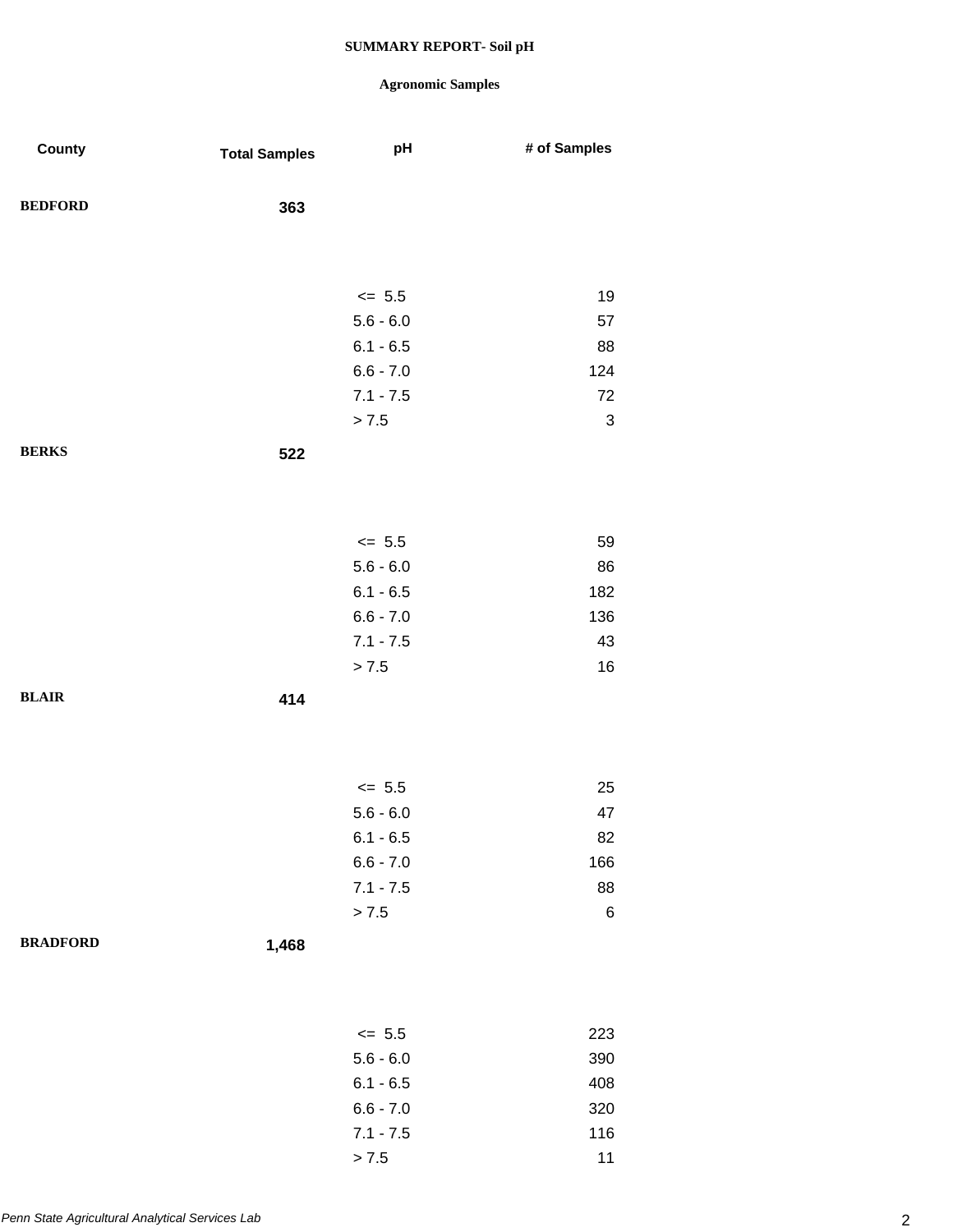| County         | <b>Total Samples</b> | pH          | # of Samples              |
|----------------|----------------------|-------------|---------------------------|
| <b>BUCKS</b>   | 202                  |             |                           |
|                |                      |             |                           |
|                |                      | $\leq$ 5.5  | 13                        |
|                |                      | $5.6 - 6.0$ | 44                        |
|                |                      | $6.1 - 6.5$ | 72                        |
|                |                      | $6.6 - 7.0$ | 59                        |
|                |                      | $7.1 - 7.5$ | 14                        |
| <b>BUTLER</b>  | 882                  |             |                           |
|                |                      |             |                           |
|                |                      | $\leq$ 5.5  | 44                        |
|                |                      | $5.6 - 6.0$ | 136                       |
|                |                      | $6.1 - 6.5$ | 253                       |
|                |                      | $6.6 - 7.0$ | 293                       |
|                |                      | $7.1 - 7.5$ | 149                       |
|                |                      | > 7.5       | $\overline{7}$            |
| <b>CAMBRIA</b> | 226                  |             |                           |
|                |                      |             |                           |
|                |                      | $\leq$ 5.5  | 27                        |
|                |                      | $5.6 - 6.0$ | 32                        |
|                |                      | $6.1 - 6.5$ | 60                        |
|                |                      | $6.6 - 7.0$ | 76                        |
|                |                      | $7.1 - 7.5$ | $28\,$                    |
|                |                      | > 7.5       | $\ensuremath{\mathsf{3}}$ |
| <b>CAMERON</b> | 30                   |             |                           |
|                |                      |             |                           |
|                |                      | $\leq$ 5.5  | $\ensuremath{\mathsf{3}}$ |
|                |                      | $5.6 - 6.0$ | $\mathbf{1}$              |
|                |                      | $6.1 - 6.5$ | $\mathbf 5$               |
|                |                      | $6.6 - 7.0$ | $\overline{\mathbf{4}}$   |
|                |                      | $7.1 - 7.5$ | 11                        |
|                |                      | > 7.5       | $\,6$                     |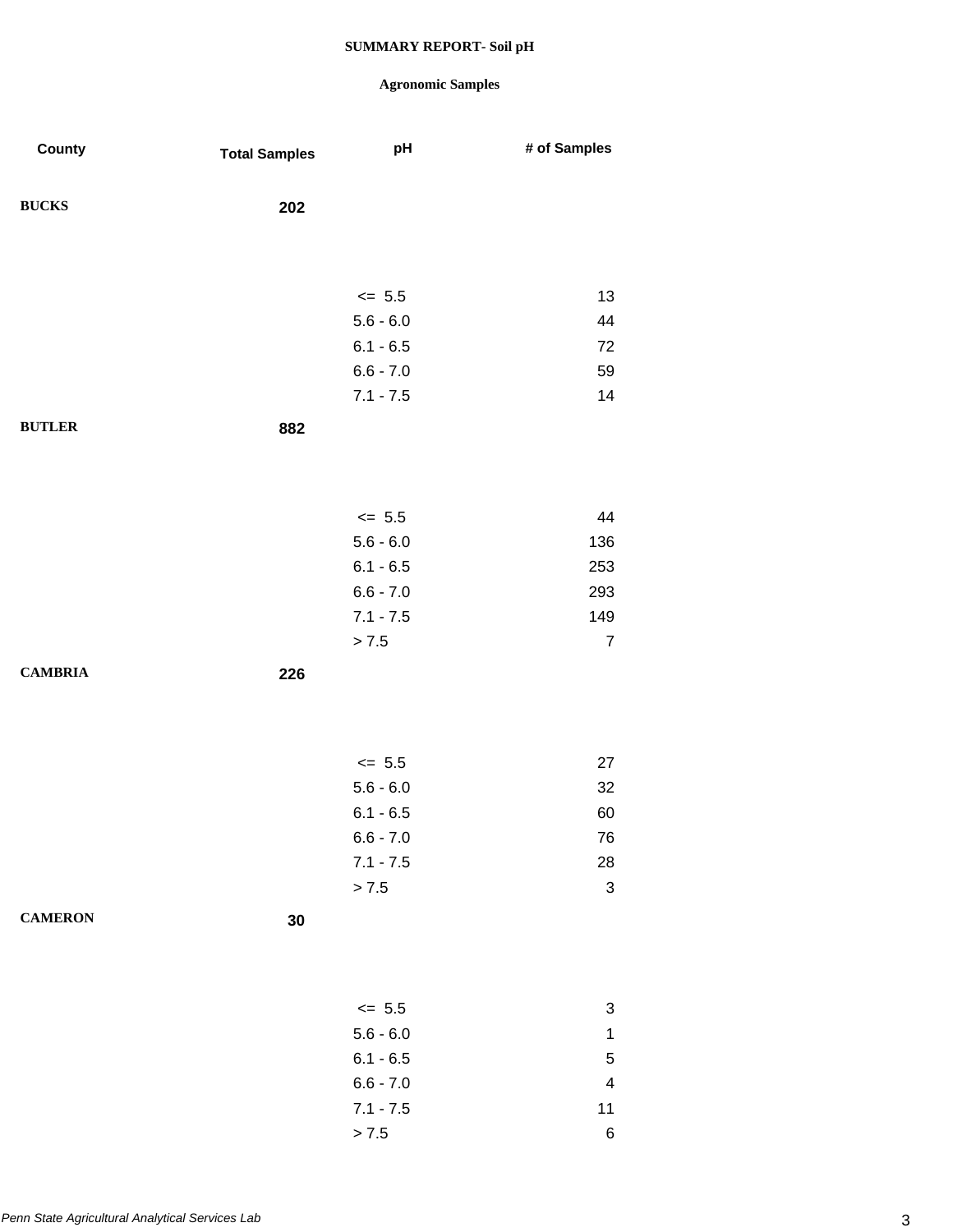| County         | <b>Total Samples</b> | pH          | # of Samples              |
|----------------|----------------------|-------------|---------------------------|
| <b>CARBON</b>  | 17                   |             |                           |
|                |                      |             |                           |
|                |                      | $\leq$ 5.5  | $\sqrt{5}$                |
|                |                      | $5.6 - 6.0$ | $\ensuremath{\mathsf{3}}$ |
|                |                      | $6.1 - 6.5$ | $\,6$                     |
|                |                      | $6.6 - 7.0$ | $\sqrt{2}$                |
|                |                      | $7.1 - 7.5$ | $\mathbf{1}$              |
| <b>CENTRE</b>  | 2,496                |             |                           |
|                |                      |             |                           |
|                |                      | $\leq$ 5.5  | 240                       |
|                |                      | $5.6 - 6.0$ | 318                       |
|                |                      | $6.1 - 6.5$ | 683                       |
|                |                      | $6.6 - 7.0$ | 719                       |
|                |                      | $7.1 - 7.5$ | 356                       |
|                |                      | > 7.5       | 180                       |
| <b>CHESTER</b> | 215                  |             |                           |
|                |                      |             |                           |
|                |                      | $\leq$ 5.5  | 13                        |
|                |                      | $5.6 - 6.0$ | 34                        |
|                |                      | $6.1 - 6.5$ | ${\bf 76}$                |
|                |                      | $6.6 - 7.0$ | 63                        |
|                |                      | $7.1 - 7.5$ | 28                        |
|                |                      | > 7.5       | $\mathbf 1$               |
| <b>CLARION</b> | 223                  |             |                           |
|                |                      |             |                           |
|                |                      | $\leq$ 5.5  | 41                        |
|                |                      | $5.6 - 6.0$ | 51                        |
|                |                      | $6.1 - 6.5$ | 51                        |
|                |                      | $6.6 - 7.0$ | 46                        |
|                |                      | $7.1 - 7.5$ | 31                        |
|                |                      | > 7.5       | $\ensuremath{\mathsf{3}}$ |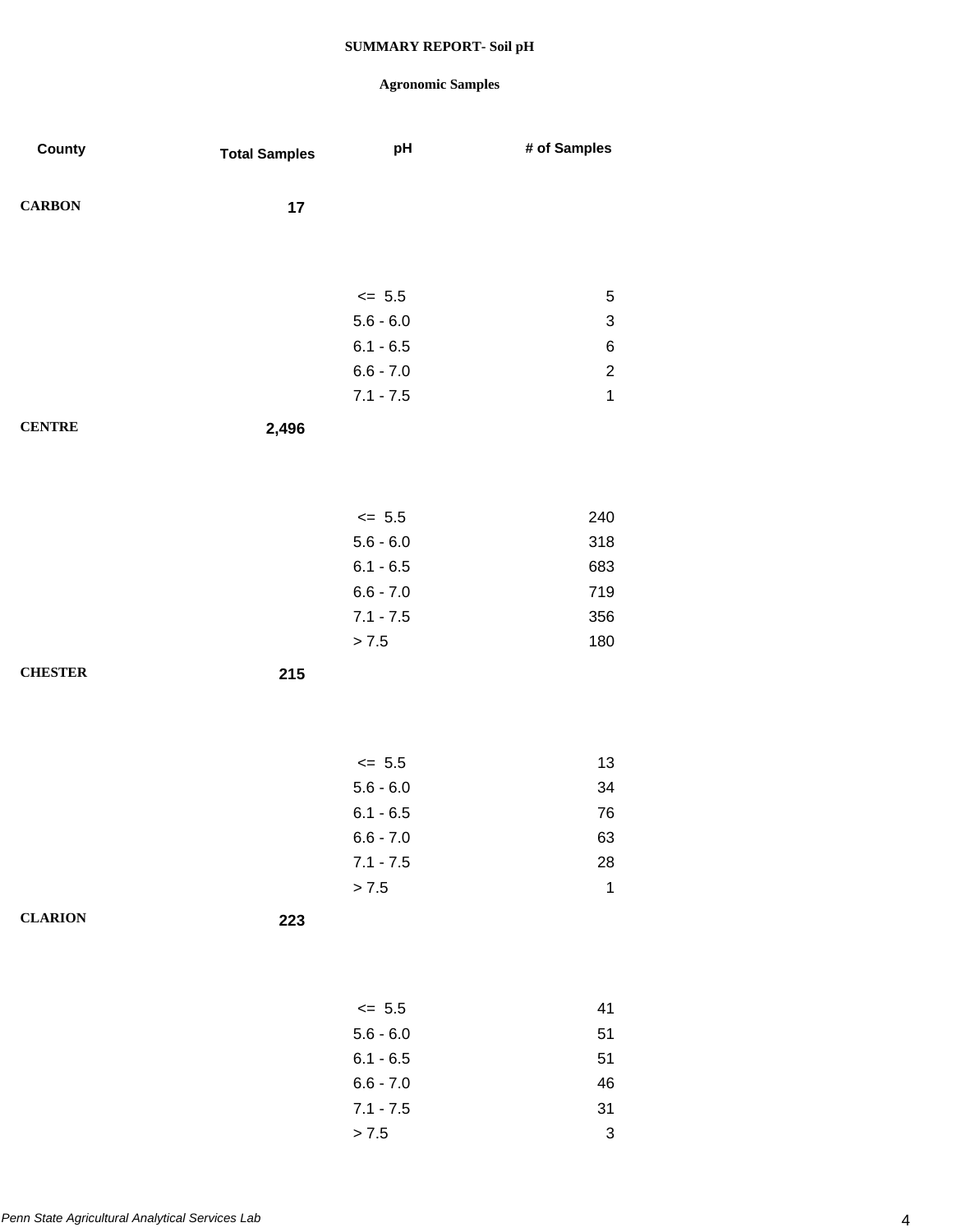| County            | <b>Total Samples</b> | pH          | # of Samples              |
|-------------------|----------------------|-------------|---------------------------|
| <b>CLEARFIELD</b> | 391                  |             |                           |
|                   |                      |             |                           |
|                   |                      | $\leq$ 5.5  | 44                        |
|                   |                      | $5.6 - 6.0$ | 52                        |
|                   |                      | $6.1 - 6.5$ | 125                       |
|                   |                      | $6.6 - 7.0$ | 111                       |
|                   |                      | $7.1 - 7.5$ | 42                        |
|                   |                      | > 7.5       | 17                        |
| <b>CLINTON</b>    | 246                  |             |                           |
|                   |                      |             |                           |
|                   |                      | $\leq$ 5.5  | 11                        |
|                   |                      | $5.6 - 6.0$ | 13                        |
|                   |                      | $6.1 - 6.5$ | 56                        |
|                   |                      | $6.6 - 7.0$ | 121                       |
|                   |                      | $7.1 - 7.5$ | 42                        |
|                   |                      | > 7.5       | $\ensuremath{\mathsf{3}}$ |
| <b>COLUMBIA</b>   | 681                  |             |                           |
|                   |                      |             |                           |
|                   |                      | $\leq$ 5.5  | 109                       |
|                   |                      | $5.6 - 6.0$ | 170                       |
|                   |                      | $6.1 - 6.5$ | 200                       |
|                   |                      | $6.6 - 7.0$ | 169                       |
|                   |                      | $7.1 - 7.5$ | 32                        |
|                   |                      | > 7.5       | $\mathbf 1$               |
| <b>CRAWFORD</b>   | 541                  |             |                           |
|                   |                      |             |                           |
|                   |                      | $\leq$ 5.5  | 54                        |
|                   |                      | $5.6 - 6.0$ | 178                       |
|                   |                      | $6.1 - 6.5$ | 186                       |
|                   |                      | $6.6 - 7.0$ | 112                       |
|                   |                      | $7.1 - 7.5$ | 9                         |
|                   |                      | > 7.5       | $\overline{c}$            |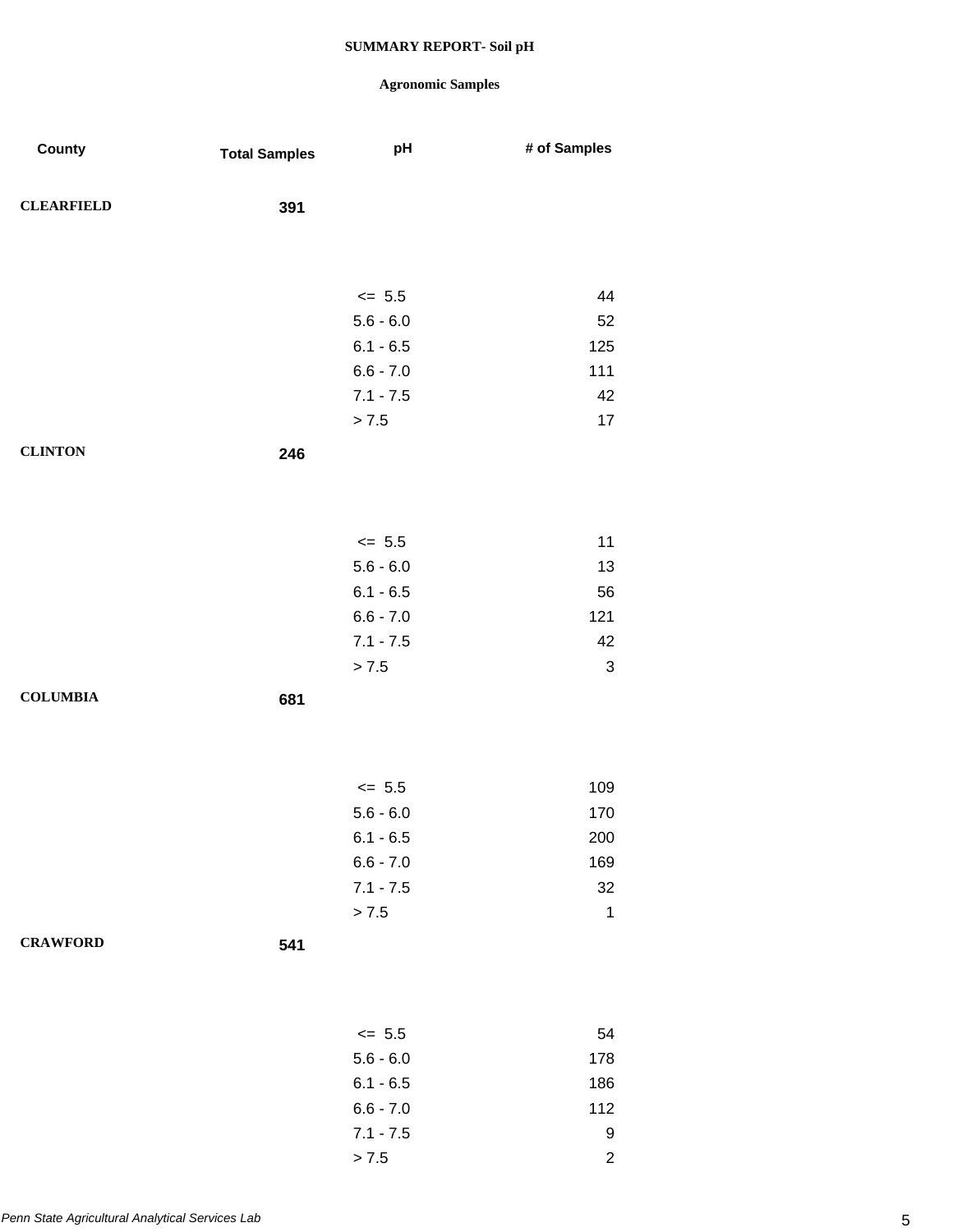| County            | <b>Total Samples</b> | pH                         | # of Samples |
|-------------------|----------------------|----------------------------|--------------|
|                   |                      |                            |              |
| <b>CUMBERLAND</b> | 348                  |                            |              |
|                   |                      |                            |              |
|                   |                      |                            |              |
|                   |                      | $\leq$ 5.5                 | 8            |
|                   |                      | $5.6 - 6.0$                | 30           |
|                   |                      | $6.1 - 6.5$                | 70           |
|                   |                      | $6.6 - 7.0$                | 136          |
|                   |                      | $7.1 - 7.5$                | 79           |
|                   |                      | > 7.5                      | 25           |
| <b>DAUPHIN</b>    | 328                  |                            |              |
|                   |                      |                            |              |
|                   |                      |                            |              |
|                   |                      | $\leq$ 5.5                 | 20           |
|                   |                      | $5.6 - 6.0$                | 42           |
|                   |                      | $6.1 - 6.5$                | 112          |
|                   |                      | $6.6 - 7.0$                | 103          |
|                   |                      | $7.1 - 7.5$                | 32           |
|                   |                      | > 7.5                      | 19           |
| <b>DELAWARE</b>   | 40                   |                            |              |
|                   |                      |                            |              |
|                   |                      |                            |              |
|                   |                      |                            |              |
|                   |                      | $5.6 - 6.0$                | 9            |
|                   |                      | $6.1 - 6.5$<br>$6.6 - 7.0$ | 9<br>5       |
|                   |                      | $7.1 - 7.5$                | $\,6\,$      |
|                   |                      | > 7.5                      | 11           |
| <b>ELK</b>        |                      |                            |              |
|                   | 72                   |                            |              |
|                   |                      |                            |              |
|                   |                      |                            |              |
|                   |                      | $\leq$ 5.5                 | 10           |
|                   |                      | $5.6 - 6.0$                | 11           |
|                   |                      | $6.1 - 6.5$                | 12           |
|                   |                      | $6.6 - 7.0$                | 30           |
|                   |                      | $7.1 - 7.5$                | 9            |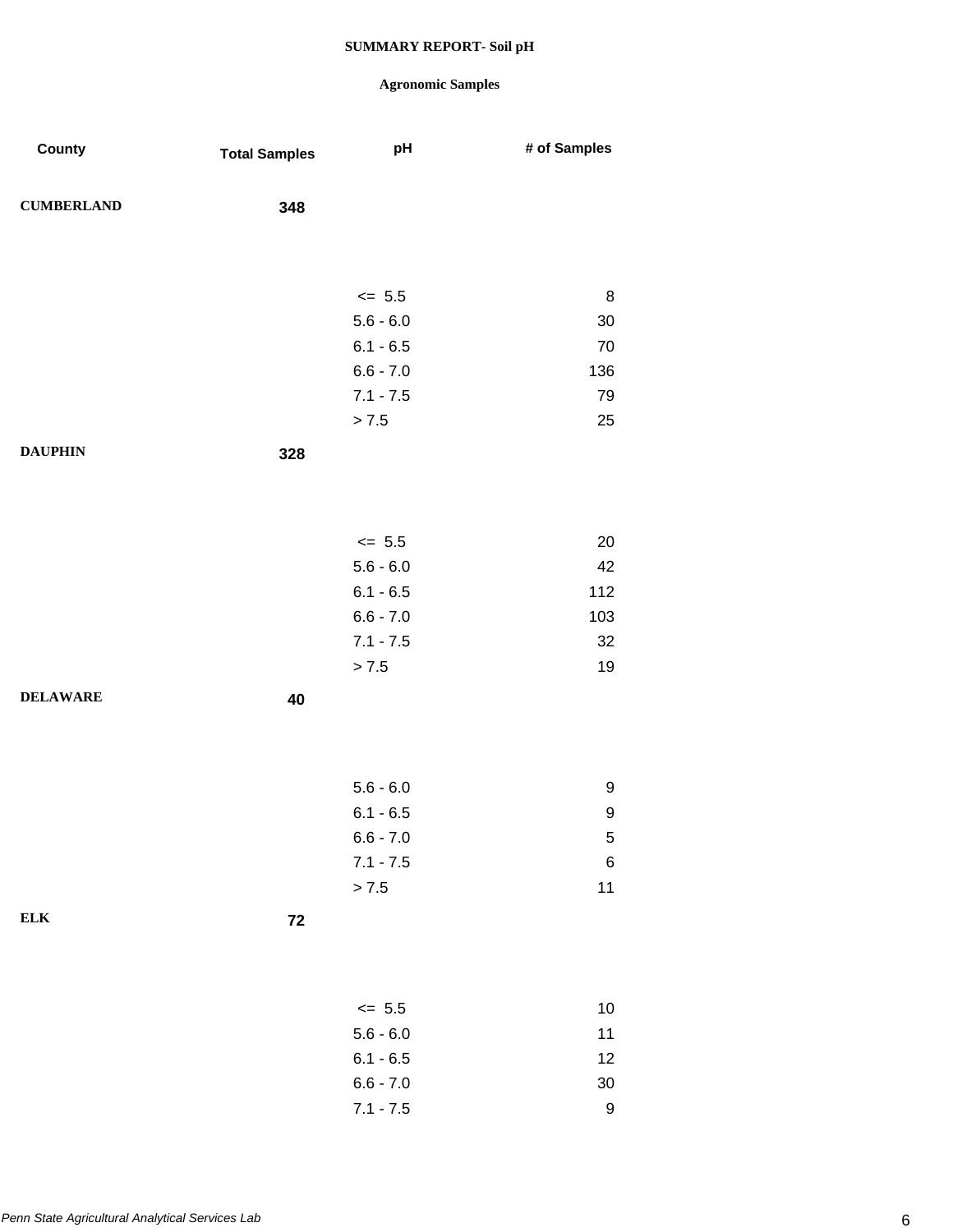| County          | <b>Total Samples</b> | pH          | # of Samples              |
|-----------------|----------------------|-------------|---------------------------|
| <b>ERIE</b>     | 379                  |             |                           |
|                 |                      |             |                           |
|                 |                      | $\leq$ 5.5  | 65                        |
|                 |                      | $5.6 - 6.0$ | 120                       |
|                 |                      | $6.1 - 6.5$ | 129                       |
|                 |                      | $6.6 - 7.0$ | 56                        |
|                 |                      | $7.1 - 7.5$ | $\,6$                     |
|                 |                      | > 7.5       | $\ensuremath{\mathsf{3}}$ |
| <b>FAYETTE</b>  | 275                  |             |                           |
|                 |                      |             |                           |
|                 |                      | $\le$ 5.5   | 43                        |
|                 |                      | $5.6 - 6.0$ | 54                        |
|                 |                      | $6.1 - 6.5$ | $90\,$                    |
|                 |                      | $6.6 - 7.0$ | 58                        |
|                 |                      | $7.1 - 7.5$ | $30\,$                    |
| <b>FOREST</b>   | $71$                 |             |                           |
|                 |                      |             |                           |
|                 |                      | $\le$ 5.5   | 17                        |
|                 |                      | $5.6 - 6.0$ | 24                        |
|                 |                      | $6.1 - 6.5$ | 17                        |
|                 |                      | $6.6 - 7.0$ | $11$                      |
|                 |                      | $7.1 - 7.5$ | $\boldsymbol{2}$          |
| <b>FRANKLIN</b> | 464                  |             |                           |
|                 |                      |             |                           |
|                 |                      | $\le$ 5.5   | $\overline{7}$            |
|                 |                      | $5.6 - 6.0$ | 52                        |
|                 |                      | $6.1 - 6.5$ | 137                       |
|                 |                      | $6.6 - 7.0$ | 184                       |
|                 |                      | $7.1 - 7.5$ | 68                        |
|                 |                      | $> 7.5$     | 16                        |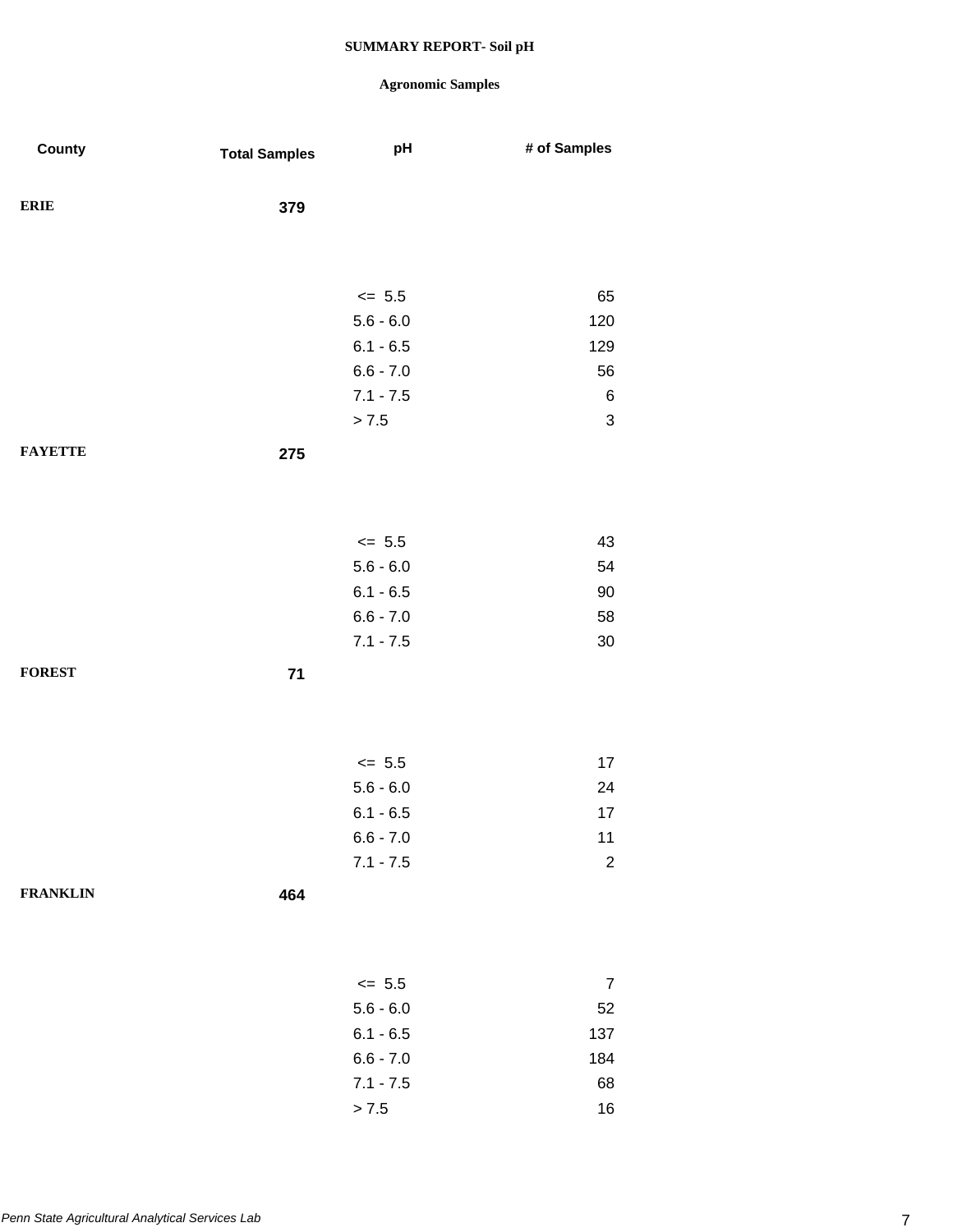| County            | <b>Total Samples</b> | pH          | # of Samples              |
|-------------------|----------------------|-------------|---------------------------|
| <b>FULTON</b>     | 306                  |             |                           |
|                   |                      |             |                           |
|                   |                      | $\leq$ 5.5  | 50                        |
|                   |                      | $5.6 - 6.0$ | 39                        |
|                   |                      | $6.1 - 6.5$ | $71$                      |
|                   |                      | $6.6 - 7.0$ | 88                        |
|                   |                      | $7.1 - 7.5$ | 43                        |
|                   |                      | > 7.5       | 15                        |
| <b>GREENE</b>     | 42                   |             |                           |
|                   |                      |             |                           |
|                   |                      | $\leq$ 5.5  | 13                        |
|                   |                      | $5.6 - 6.0$ | 15                        |
|                   |                      | $6.1 - 6.5$ | 9                         |
|                   |                      | $6.6 - 7.0$ | $\ensuremath{\mathsf{3}}$ |
|                   |                      | $7.1 - 7.5$ | $\mathbf 1$               |
|                   |                      | > 7.5       | $\mathbf 1$               |
| <b>HUNTINGDON</b> | 278                  |             |                           |
|                   |                      |             |                           |
|                   |                      | $\leq$ 5.5  | 21                        |
|                   |                      | $5.6 - 6.0$ | 50                        |
|                   |                      | $6.1 - 6.5$ | ${\bf 78}$                |
|                   |                      | $6.6 - 7.0$ | 95                        |
|                   |                      | $7.1 - 7.5$ | 31                        |
|                   |                      | > 7.5       | $\ensuremath{\mathsf{3}}$ |
| <b>INDIANA</b>    | 364                  |             |                           |
|                   |                      |             |                           |
|                   |                      | $\leq$ 5.5  | 44                        |
|                   |                      | $5.6 - 6.0$ | $77\,$                    |
|                   |                      | $6.1 - 6.5$ | 108                       |
|                   |                      | $6.6 - 7.0$ | 85                        |
|                   |                      | $7.1 - 7.5$ | 43                        |
|                   |                      | > 7.5       | $\boldsymbol{7}$          |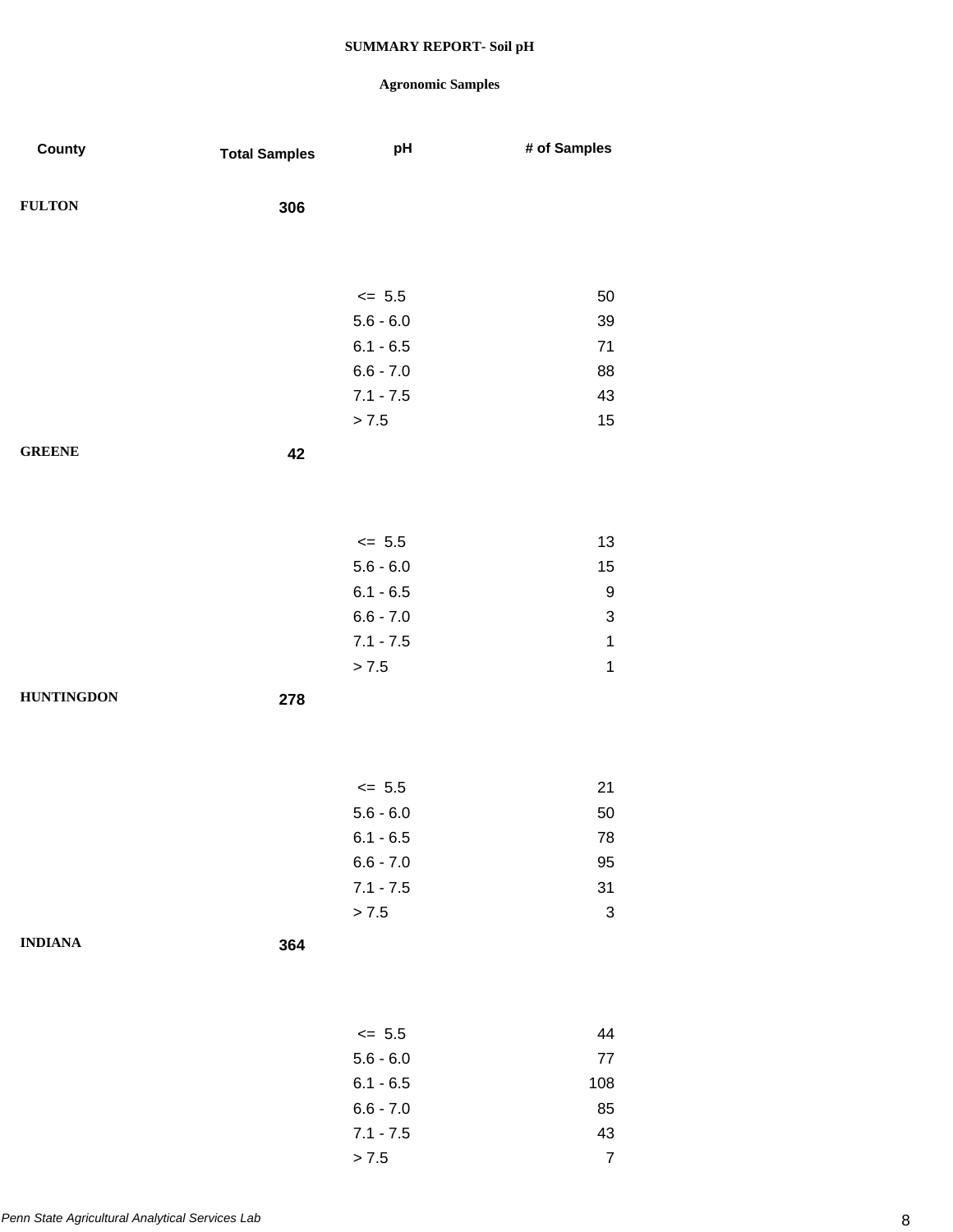| County            | <b>Total Samples</b> | pH          | # of Samples            |
|-------------------|----------------------|-------------|-------------------------|
| <b>JEFFERSON</b>  | 488                  |             |                         |
|                   |                      |             |                         |
|                   |                      | $\leq$ 5.5  | 53                      |
|                   |                      | $5.6 - 6.0$ | 132                     |
|                   |                      | $6.1 - 6.5$ | 159                     |
|                   |                      | $6.6 - 7.0$ | 101                     |
|                   |                      | $7.1 - 7.5$ | 40                      |
|                   |                      | > 7.5       | $\sqrt{3}$              |
| <b>JUNIATA</b>    | 521                  |             |                         |
|                   |                      |             |                         |
|                   |                      |             |                         |
|                   |                      | $\le$ 5.5   | 10                      |
|                   |                      | $5.6 - 6.0$ | 62                      |
|                   |                      | $6.1 - 6.5$ | 189                     |
|                   |                      | $6.6 - 7.0$ | 190                     |
|                   |                      | $7.1 - 7.5$ | 66                      |
|                   |                      | > 7.5       | $\overline{4}$          |
| <b>LACKAWANNA</b> | 241                  |             |                         |
|                   |                      |             |                         |
|                   |                      |             |                         |
|                   |                      | $\le$ 5.5   | 22                      |
|                   |                      | $5.6 - 6.0$ | 24                      |
|                   |                      | $6.1 - 6.5$ | 55                      |
|                   |                      | $6.6 - 7.0$ | 83                      |
|                   |                      | $7.1 - 7.5$ | 53                      |
|                   |                      | > 7.5       | $\overline{\mathbf{4}}$ |
| <b>LANCASTER</b>  | 464                  |             |                         |
|                   |                      |             |                         |
|                   |                      |             |                         |
|                   |                      | $\leq$ 5.5  | 17                      |
|                   |                      | $5.6 - 6.0$ | 45                      |
|                   |                      | $6.1 - 6.5$ | 102                     |
|                   |                      | $6.6 - 7.0$ | 176                     |
|                   |                      | $7.1 - 7.5$ | 76                      |
|                   |                      | > 7.5       | 48                      |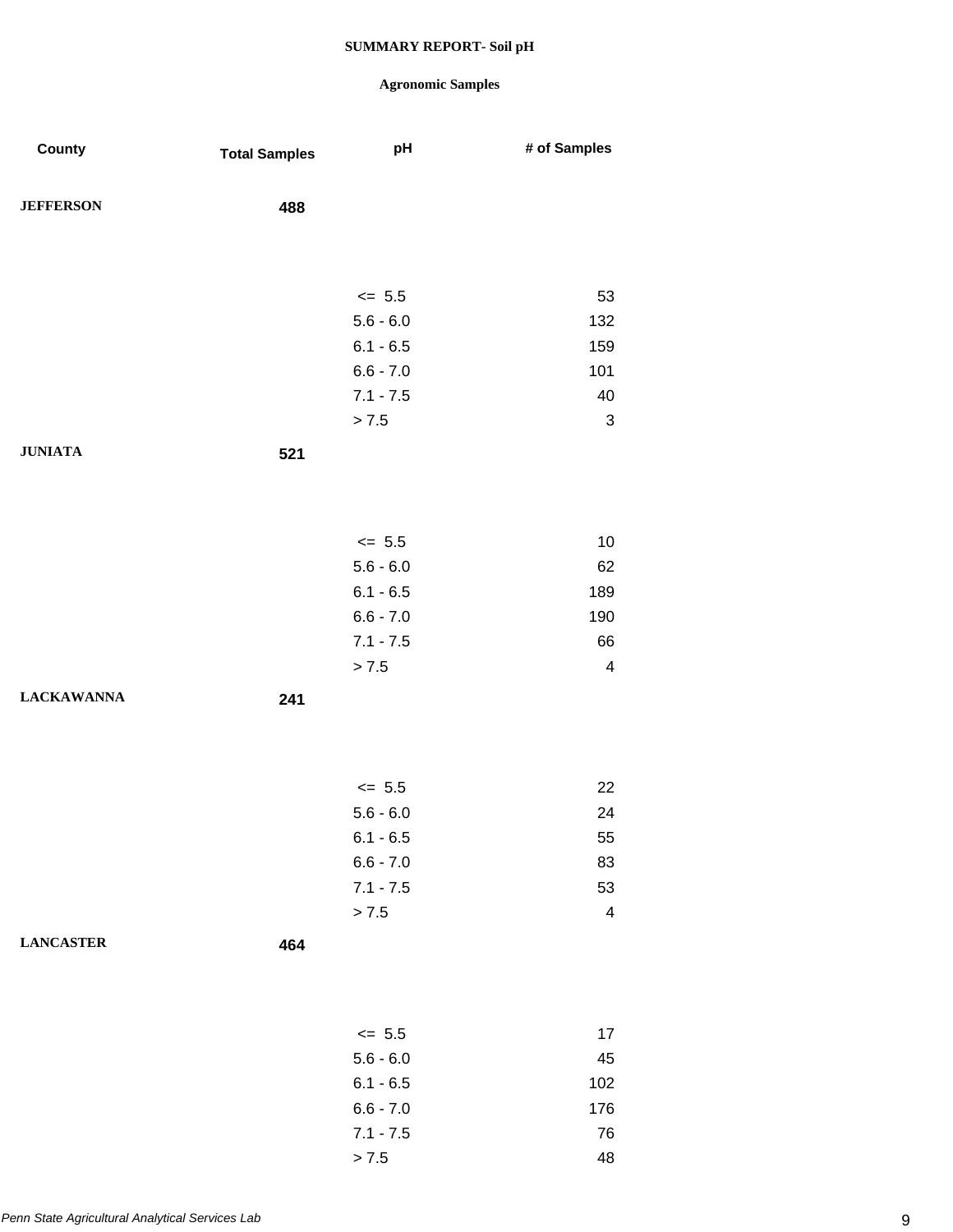| County          | <b>Total Samples</b> | pH          | # of Samples   |
|-----------------|----------------------|-------------|----------------|
| <b>LAWRENCE</b> | 363                  |             |                |
|                 |                      |             |                |
|                 |                      | $\le$ 5.5   | 26             |
|                 |                      | $5.6 - 6.0$ | 90             |
|                 |                      | $6.1 - 6.5$ | 121            |
|                 |                      | $6.6 - 7.0$ | 90             |
|                 |                      | $7.1 - 7.5$ | 34             |
|                 |                      | > 7.5       | $\overline{2}$ |
| <b>LEBANON</b>  | 337                  |             |                |
|                 |                      |             |                |
|                 |                      |             |                |
|                 |                      | $\le$ 5.5   | 12             |
|                 |                      | $5.6 - 6.0$ | 42             |
|                 |                      | $6.1 - 6.5$ | 111            |
|                 |                      | $6.6 - 7.0$ | 131            |
|                 |                      | $7.1 - 7.5$ | 41             |
| <b>LEHIGH</b>   | 121                  |             |                |
|                 |                      |             |                |
|                 |                      |             |                |
|                 |                      |             |                |
|                 |                      | $\le$ 5.5   | 15             |
|                 |                      | $5.6 - 6.0$ | 17             |
|                 |                      | $6.1 - 6.5$ | 37             |
|                 |                      | $6.6 - 7.0$ | 39             |
|                 |                      | $7.1 - 7.5$ | 13             |
| <b>LUZERNE</b>  | 218                  |             |                |
|                 |                      |             |                |
|                 |                      |             |                |
|                 |                      | $\leq$ 5.5  | 39             |
|                 |                      | $5.6 - 6.0$ | 55             |
|                 |                      | $6.1 - 6.5$ | 61             |
|                 |                      | $6.6 - 7.0$ | 42             |
|                 |                      | $7.1 - 7.5$ | 21             |
| <b>LYCOMING</b> | 484                  |             |                |
|                 |                      |             |                |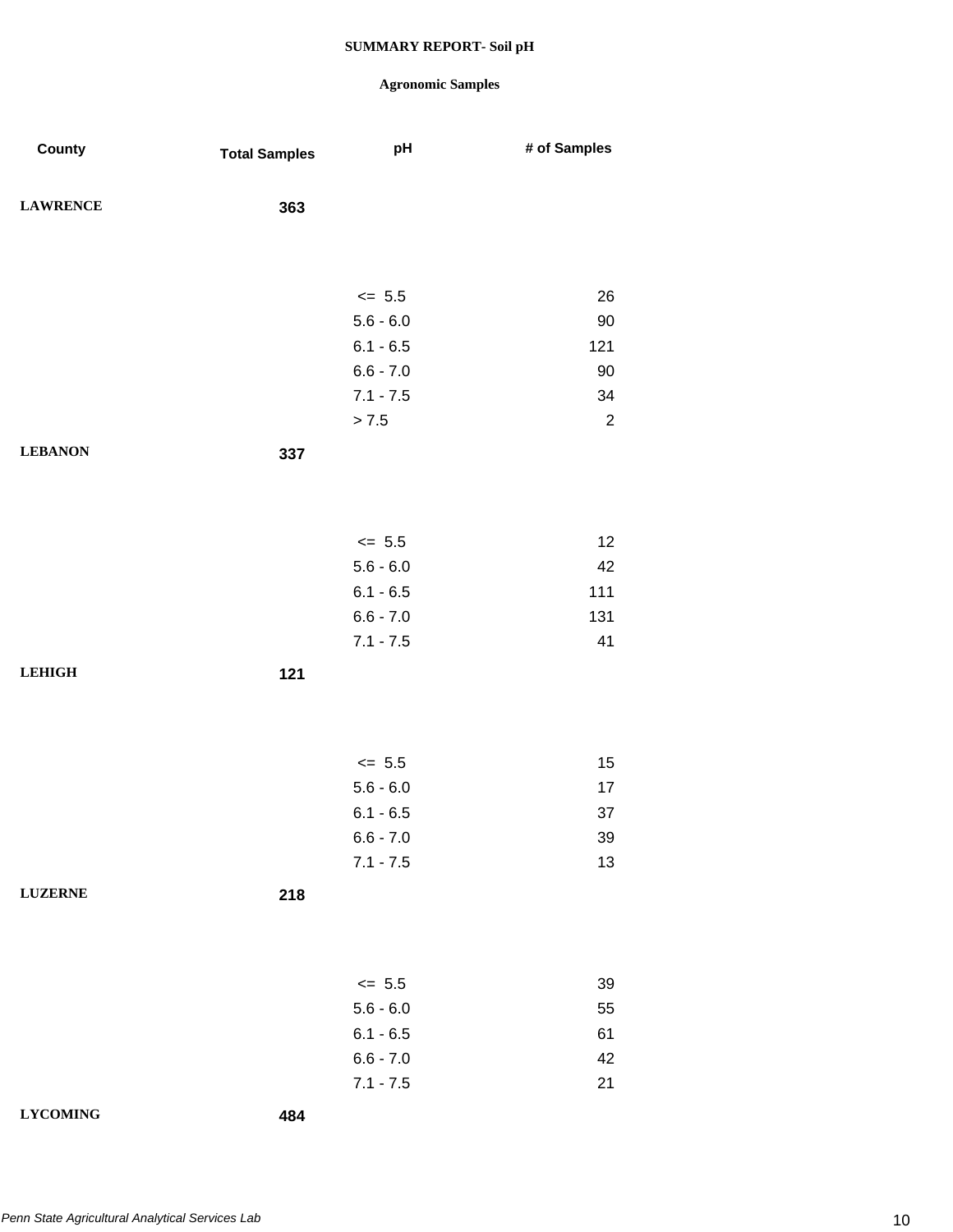## **Agronomic Samples**

 $\leq 5.5$  10

| County         | <b>Total Samples</b> | pH          | # of Samples            |
|----------------|----------------------|-------------|-------------------------|
|                |                      |             |                         |
|                |                      | $\leq$ 5.5  | 57                      |
|                |                      | $5.6 - 6.0$ | 96                      |
|                |                      | $6.1 - 6.5$ | 153                     |
|                |                      | $6.6 - 7.0$ | 143                     |
|                |                      | $7.1 - 7.5$ | 31                      |
|                |                      | > 7.5       | $\overline{\mathbf{4}}$ |
| <b>MCKEAN</b>  | 124                  |             |                         |
|                |                      |             |                         |
|                |                      |             |                         |
|                |                      | $\leq$ 5.5  | 19                      |
|                |                      | $5.6 - 6.0$ | 25                      |
|                |                      | $6.1 - 6.5$ | 31                      |
|                |                      | $6.6 - 7.0$ | 28                      |
|                |                      | $7.1 - 7.5$ | 16                      |
|                |                      | > 7.5       | $\mathbf 5$             |
|                |                      |             |                         |
| <b>MERCER</b>  | 409                  |             |                         |
|                |                      |             |                         |
|                |                      |             |                         |
|                |                      | $\leq$ 5.5  | 42                      |
|                |                      | $5.6 - 6.0$ | 103                     |
|                |                      | $6.1 - 6.5$ | 157                     |
|                |                      | $6.6 - 7.0$ | 88                      |
|                |                      | $7.1 - 7.5$ | 18                      |
|                |                      | > 7.5       | 1                       |
| <b>MIFFLIN</b> | 59                   |             |                         |
|                |                      |             |                         |
|                |                      |             |                         |
|                |                      |             |                         |
|                |                      | $\leq$ 5.5  | $\overline{7}$          |
|                |                      | $5.6 - 6.0$ | 12                      |
|                |                      | $6.1 - 6.5$ | 12                      |
|                |                      | $6.6 - 7.0$ | 17                      |
|                |                      | $7.1 - 7.5$ | 8                       |
|                |                      | > 7.5       | 3                       |
| <b>MONROE</b>  | 36                   |             |                         |
|                |                      |             |                         |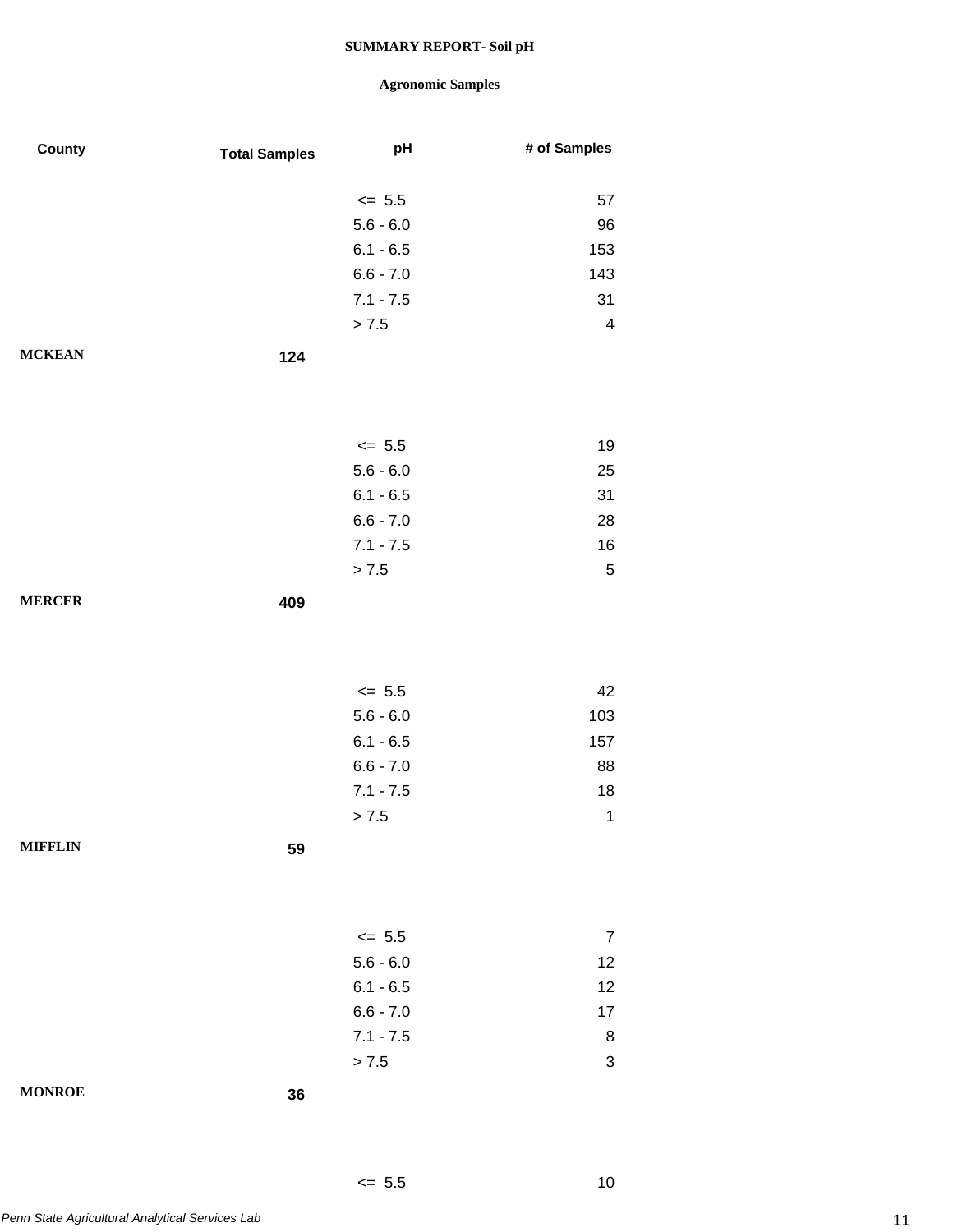| County                | <b>Total Samples</b> | pH                         | # of Samples   |
|-----------------------|----------------------|----------------------------|----------------|
|                       |                      |                            |                |
|                       |                      | $5.6 - 6.0$                | 6              |
|                       |                      | $6.1 - 6.5$                | 8              |
|                       |                      | $6.6 - 7.0$                | $\overline{7}$ |
|                       |                      | $7.1 - 7.5$                | $\sqrt{5}$     |
| <b>MONTGOMERY</b>     | 305                  |                            |                |
|                       |                      |                            |                |
|                       |                      |                            |                |
|                       |                      | $\leq$ 5.5                 | 22             |
|                       |                      | $5.6 - 6.0$                | 54             |
|                       |                      | $6.1 - 6.5$                | 83             |
|                       |                      | $6.6 - 7.0$                | 82             |
|                       |                      | $7.1 - 7.5$                | 29             |
|                       |                      | > 7.5                      | 35             |
| <b>MONTOUR</b>        | 237                  |                            |                |
|                       |                      |                            |                |
|                       |                      |                            |                |
|                       |                      |                            |                |
|                       |                      | $\leq$ 5.5                 | $\sqrt{3}$     |
|                       |                      | $5.6 - 6.0$<br>$6.1 - 6.5$ | 27             |
|                       |                      | $6.6 - 7.0$                | 89<br>84       |
|                       |                      | $7.1 - 7.5$                | 34             |
|                       |                      |                            |                |
| <b>NORTHAMPTON</b>    | 85                   |                            |                |
|                       |                      |                            |                |
|                       |                      |                            |                |
|                       |                      | $\leq$ 5.5                 | 11             |
|                       |                      | $5.6 - 6.0$                | 13             |
|                       |                      | $6.1 - 6.5$                | 21             |
|                       |                      | $6.6 - 7.0$                | 27             |
|                       |                      | $7.1 - 7.5$                | 9              |
|                       |                      | > 7.5                      | $\overline{4}$ |
| <b>NORTHUMBERLAND</b> | 775                  |                            |                |
|                       |                      |                            |                |
|                       |                      |                            |                |
|                       |                      | $\leq$ 5.5                 | 39             |
|                       |                      | $5.6 - 6.0$                | 79             |
|                       |                      | $6.1 - 6.5$                | 252            |
|                       |                      | $6.6 - 7.0$                | 298            |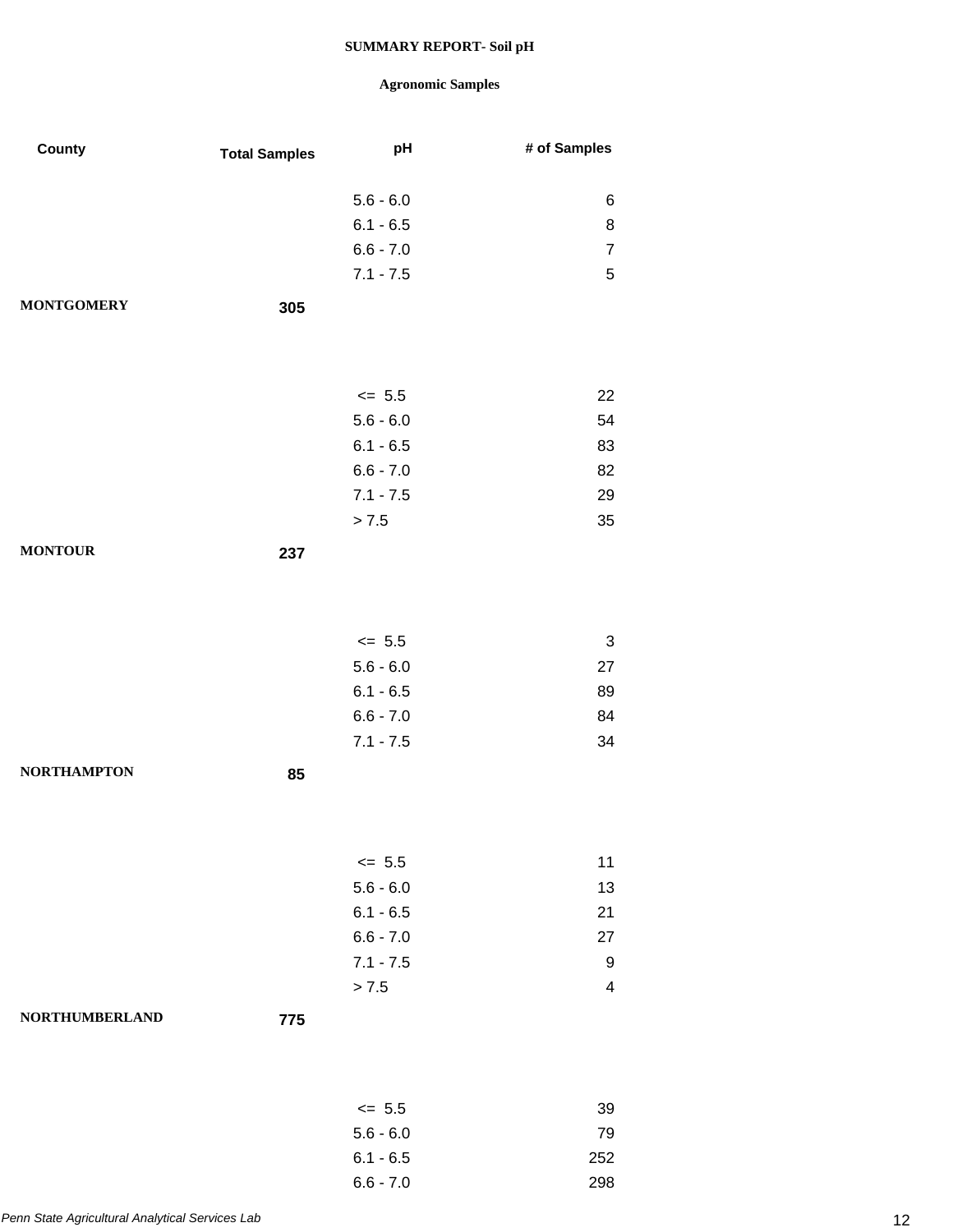| County            | <b>Total Samples</b> | pH          | # of Samples              |
|-------------------|----------------------|-------------|---------------------------|
|                   |                      | $7.1 - 7.5$ | 105                       |
|                   |                      | > 7.5       | $\sqrt{2}$                |
| <b>PERRY</b>      | 728                  |             |                           |
|                   |                      |             |                           |
|                   |                      | $\le$ 5.5   | 35                        |
|                   |                      | $5.6 - 6.0$ | 116                       |
|                   |                      | $6.1 - 6.5$ | 212                       |
|                   |                      | $6.6 - 7.0$ | 278                       |
|                   |                      | $7.1 - 7.5$ | 78                        |
|                   |                      | > 7.5       | $\boldsymbol{9}$          |
| PHILADELPHIA      | $\overline{7}$       |             |                           |
|                   |                      |             |                           |
|                   |                      | $\le$ 5.5   | 1                         |
|                   |                      | $6.1 - 6.5$ | $\overline{c}$            |
|                   |                      | $6.6 - 7.0$ | $\ensuremath{\mathsf{3}}$ |
|                   |                      | $7.1 - 7.5$ | $\mathbf 1$               |
| <b>PIKE</b>       | 17                   |             |                           |
|                   |                      |             |                           |
|                   |                      | $5.6 - 6.0$ | $\ensuremath{\mathsf{3}}$ |
|                   |                      | $6.1 - 6.5$ | 5                         |
|                   |                      | $6.6 - 7.0$ | $\sqrt{5}$                |
|                   |                      | $7.1 - 7.5$ | $\overline{\mathbf{4}}$   |
| <b>POTTER</b>     | 78                   |             |                           |
|                   |                      |             |                           |
|                   |                      | $\le$ 5.5   | 10                        |
|                   |                      | $5.6 - 6.0$ | 16                        |
|                   |                      | $6.1 - 6.5$ | 35                        |
|                   |                      | $6.6 - 7.0$ | 16                        |
|                   |                      | $7.1 - 7.5$ | $\mathbf 1$               |
| <b>SCHUYLKILL</b> | 352                  |             |                           |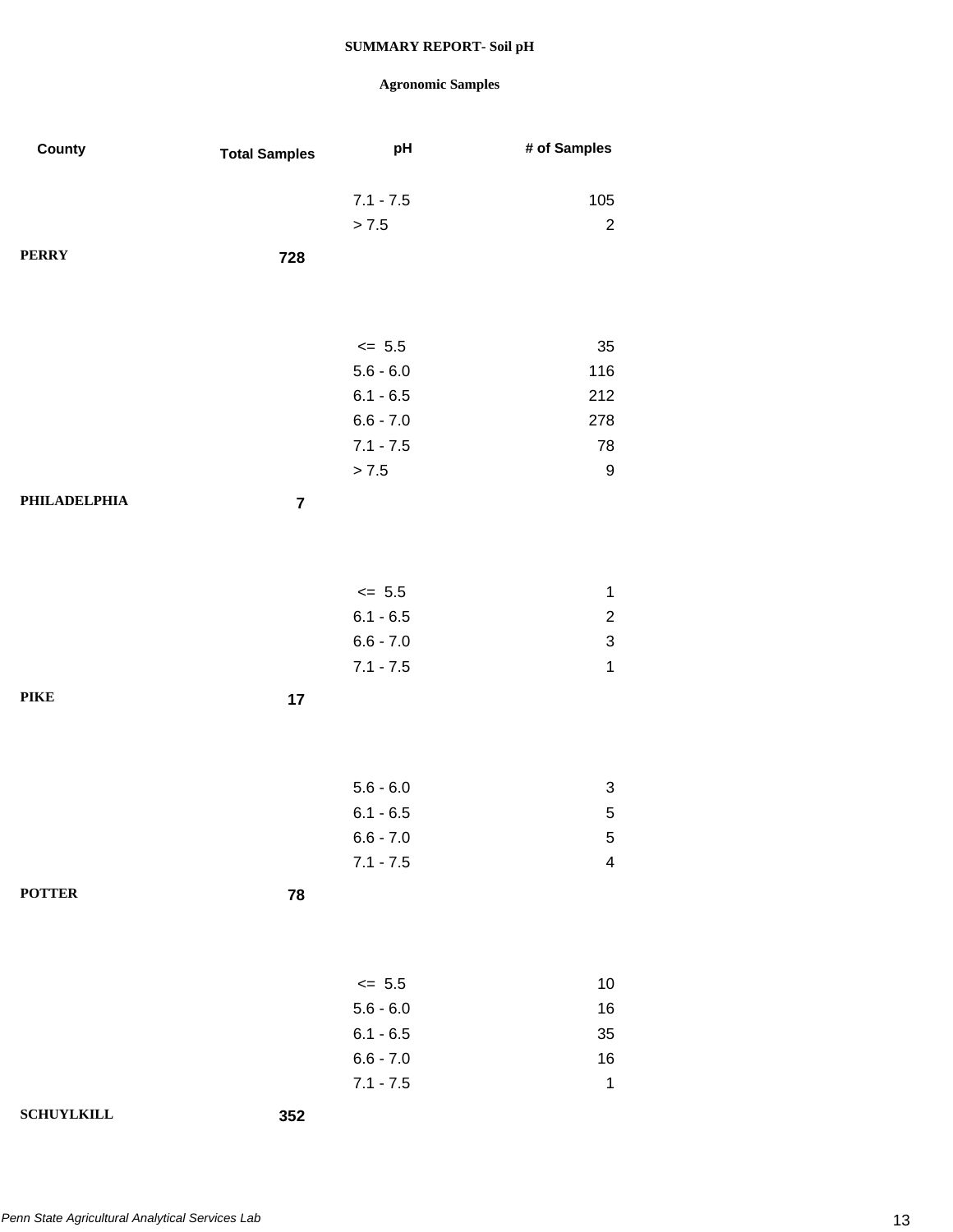## **Agronomic Samples**

6.1 - 6.5 75

| County             | <b>Total Samples</b> | pH                         | # of Samples |
|--------------------|----------------------|----------------------------|--------------|
|                    |                      |                            |              |
|                    |                      | $\leq$ 5.5                 | 25           |
|                    |                      | $5.6 - 6.0$<br>$6.1 - 6.5$ | 59<br>99     |
|                    |                      | $6.6 - 7.0$                | 99           |
|                    |                      | $7.1 - 7.5$                | 41           |
|                    |                      | > 7.5                      | 29           |
| <b>SNYDER</b>      |                      |                            |              |
|                    | 333                  |                            |              |
|                    |                      |                            |              |
|                    |                      |                            |              |
|                    |                      | $= 5.5$                    | 16           |
|                    |                      | $5.6 - 6.0$                | 79           |
|                    |                      | $6.1 - 6.5$                | 122          |
|                    |                      | $6.6 - 7.0$                | 87           |
|                    |                      | $7.1 - 7.5$                | 29           |
| <b>SOMERSET</b>    | 313                  |                            |              |
|                    |                      |                            |              |
|                    |                      |                            |              |
|                    |                      | $\leq$ 5.5                 | 59           |
|                    |                      | $5.6 - 6.0$                | 94           |
|                    |                      | $6.1 - 6.5$                | 85           |
|                    |                      | $6.6 - 7.0$                | 54           |
|                    |                      | $7.1 - 7.5$                | 16           |
|                    |                      | > 7.5                      | $\sqrt{5}$   |
| <b>SULLIVAN</b>    | 72                   |                            |              |
|                    |                      |                            |              |
|                    |                      |                            |              |
|                    |                      |                            |              |
|                    |                      | $\leq$ 5.5                 | 6            |
|                    |                      | $5.6 - 6.0$                | 23           |
|                    |                      | $6.1 - 6.5$<br>$6.6 - 7.0$ | 31<br>11     |
|                    |                      | $7.1 - 7.5$                | $\mathbf 1$  |
|                    |                      |                            |              |
| <b>SUSQUEHANNA</b> | 289                  |                            |              |
|                    |                      |                            |              |
|                    |                      |                            |              |
|                    |                      | $\leq$ 5.5                 | 85           |
|                    |                      | $5.6 - 6.0$                | 80           |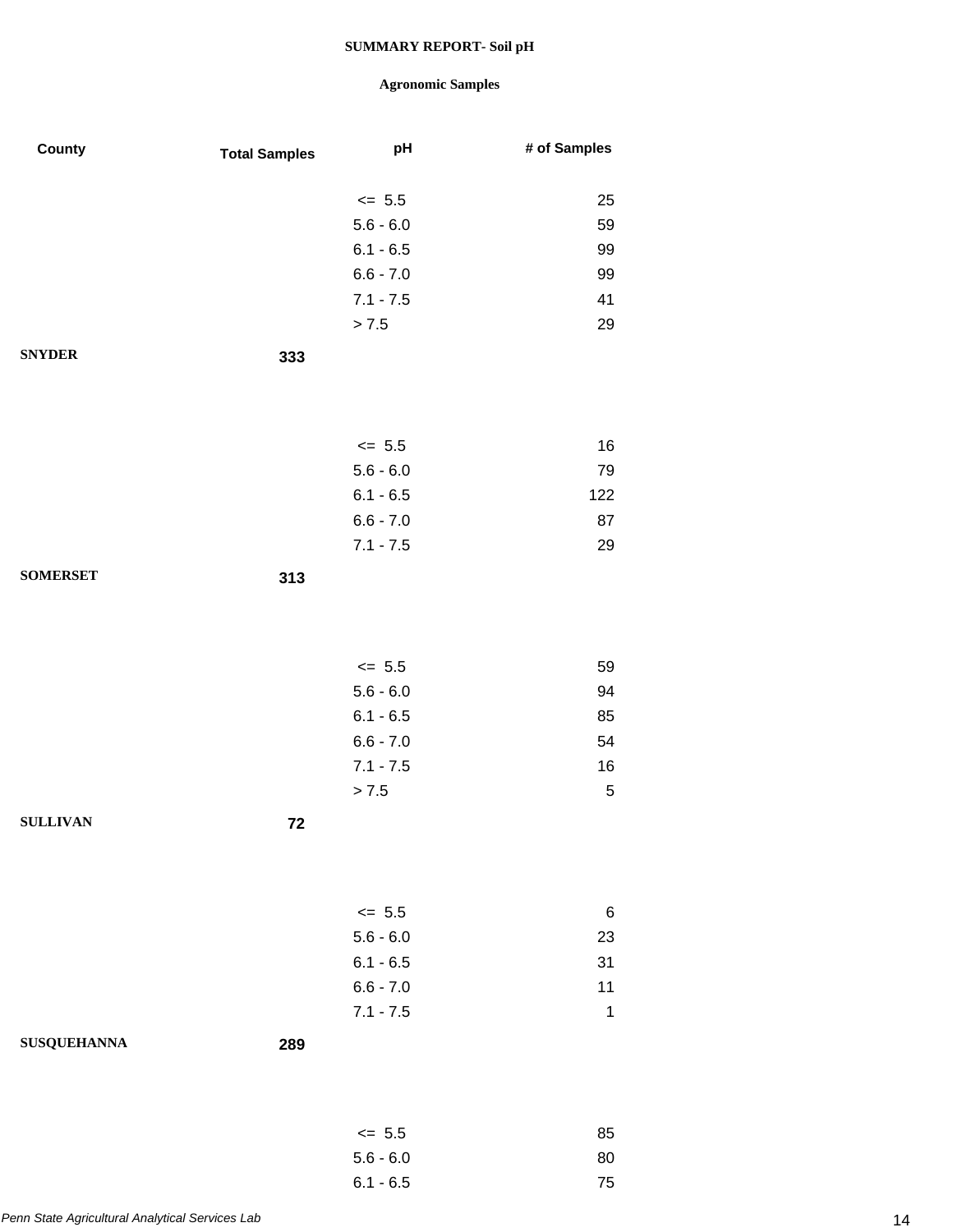| County         | <b>Total Samples</b> | pH          | # of Samples   |
|----------------|----------------------|-------------|----------------|
|                |                      |             |                |
|                |                      | $6.6 - 7.0$ | 44             |
|                |                      | $7.1 - 7.5$ | $\sqrt{5}$     |
| <b>TIOGA</b>   | 488                  |             |                |
|                |                      |             |                |
|                |                      |             |                |
|                |                      | $\leq$ 5.5  | 57             |
|                |                      | $5.6 - 6.0$ | 126            |
|                |                      | $6.1 - 6.5$ | 184            |
|                |                      | $6.6 - 7.0$ | 86             |
|                |                      | $7.1 - 7.5$ | $30\,$         |
|                |                      | > 7.5       | $\,$ 5 $\,$    |
| <b>UNION</b>   | 363                  |             |                |
|                |                      |             |                |
|                |                      |             |                |
|                |                      |             |                |
|                |                      | $\leq$ 5.5  | 13             |
|                |                      | $5.6 - 6.0$ | 58             |
|                |                      | $6.1 - 6.5$ | 141            |
|                |                      | $6.6 - 7.0$ | 111            |
|                |                      | $7.1 - 7.5$ | $35\,$         |
|                |                      | > 7.5       | $\mathbf 5$    |
| <b>VENANGO</b> | 180                  |             |                |
|                |                      |             |                |
|                |                      |             |                |
|                |                      | $\leq$ 5.5  |                |
|                |                      | $5.6 - 6.0$ | 32<br>36       |
|                |                      | $6.1 - 6.5$ | 52             |
|                |                      | $6.6 - 7.0$ | 52             |
|                |                      | $7.1 - 7.5$ | $\,6$          |
|                |                      | > 7.5       | $\overline{c}$ |
|                |                      |             |                |
| <b>WARREN</b>  | 98                   |             |                |
|                |                      |             |                |
|                |                      |             |                |
|                |                      | $\leq$ 5.5  | 18             |
|                |                      | $5.6 - 6.0$ | 39             |
|                |                      | $6.1 - 6.5$ | 33             |
|                |                      | $6.6 - 7.0$ | $\overline{7}$ |
|                |                      | > 7.5       | 1              |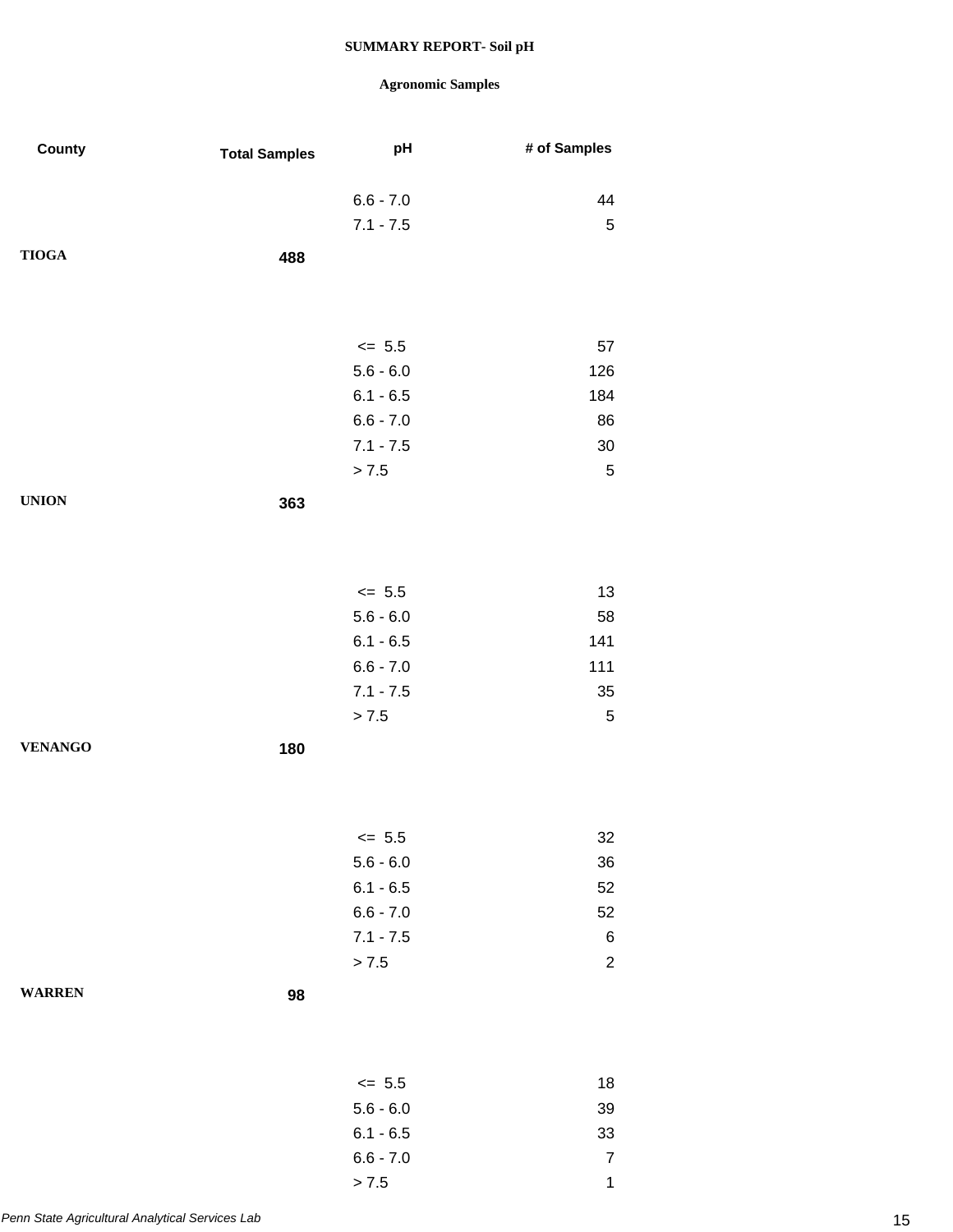| County              | <b>Total Samples</b> | pH                         | # of Samples |
|---------------------|----------------------|----------------------------|--------------|
| <b>WASHINGTON</b>   | 383                  |                            |              |
|                     |                      |                            |              |
|                     |                      |                            |              |
|                     |                      | $\le$ 5.5                  | 59           |
|                     |                      | $5.6 - 6.0$                | 121          |
|                     |                      | $6.1 - 6.5$                | 133          |
|                     |                      | $6.6 - 7.0$                | 47           |
|                     |                      | $7.1 - 7.5$                | 21           |
|                     |                      | $> 7.5$                    | $\sqrt{2}$   |
| <b>WAYNE</b>        | 79                   |                            |              |
|                     |                      |                            |              |
|                     |                      |                            |              |
|                     |                      | $\le$ 5.5                  | 17           |
|                     |                      | $5.6 - 6.0$                | 16           |
|                     |                      | $6.1 - 6.5$                | 21           |
|                     |                      | $6.6 - 7.0$<br>$7.1 - 7.5$ | 13<br>10     |
|                     |                      | > 7.5                      | $\sqrt{2}$   |
| <b>WESTMORELAND</b> | 547                  |                            |              |
|                     |                      |                            |              |
|                     |                      |                            |              |
|                     |                      | $\le$ 5.5                  | 43           |
|                     |                      | $5.6 - 6.0$                | 124          |
|                     |                      | $6.1 - 6.5$                | 166          |
|                     |                      | $6.6 - 7.0$                | 139          |
|                     |                      | $7.1 - 7.5$                | 61           |
|                     |                      | > 7.5                      | 14           |
| <b>WYOMING</b>      | 421                  |                            |              |
|                     |                      |                            |              |
|                     |                      |                            |              |
|                     |                      | $\le$ 5.5                  | 83           |
|                     |                      | $5.6 - 6.0$                | 105          |
|                     |                      | $6.1 - 6.5$                | 114          |
|                     |                      | $6.6 - 7.0$                | 94           |
|                     |                      | $7.1 - 7.5$                | 24           |
|                     |                      | > 7.5                      | $\mathbf 1$  |